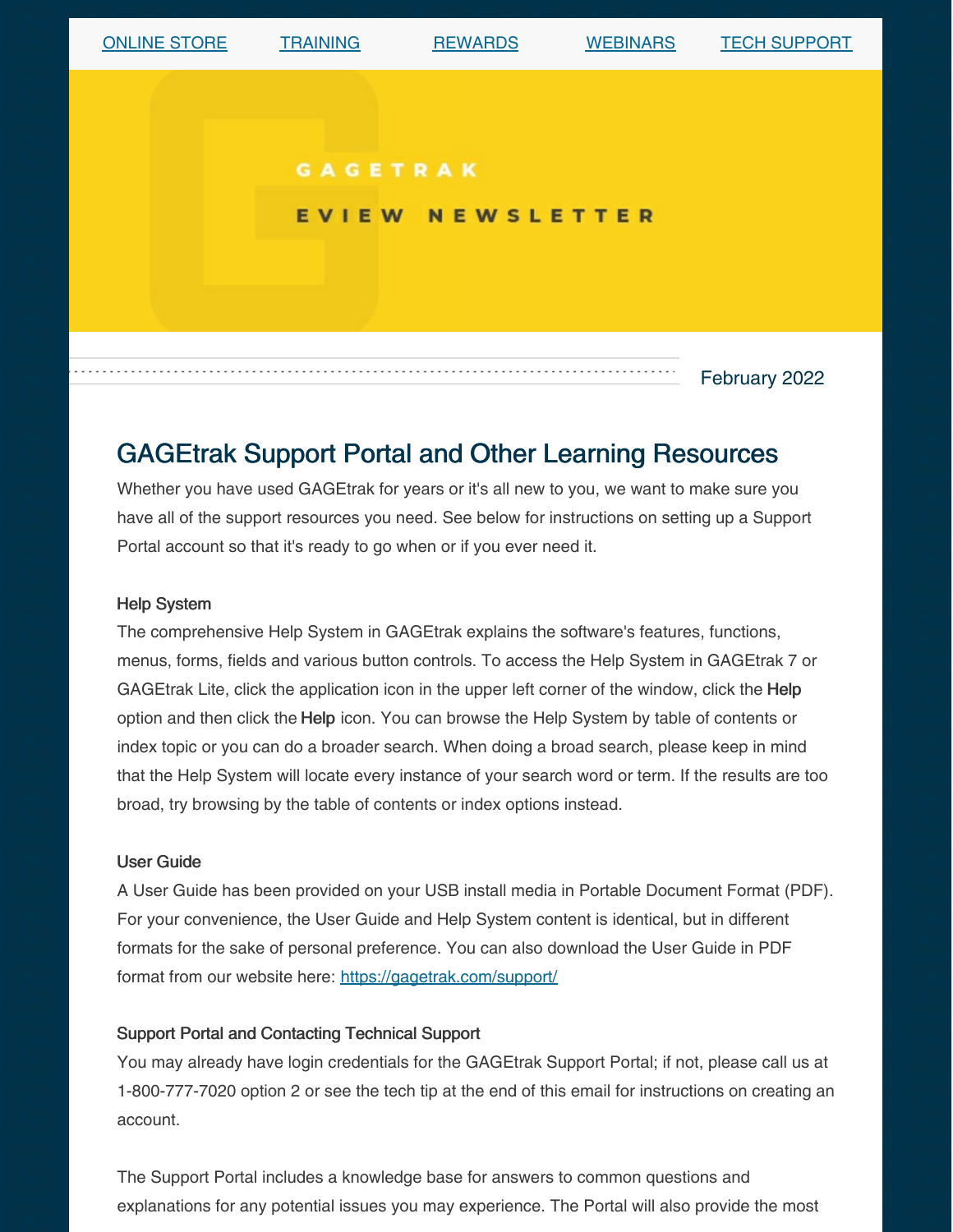efficient means to create a support ticket and engage the support team for any issues you may be experiencing while using our products.

You can do some quick and basic troubleshooting yourself to possibly resolve an issue without technical support. Please see <https://gagetrak.com/support/> for these tips. If this effort has not [resolved](https://gagetrak.com/support/) your issue, access the Support Portal by clicking the button at the bottom of the Tech Support web page.

Log into the portal and click the Knowledge tab to browse the knowledge base. Each article provides detailed instruction as well as links (on the right hand side) to other articles in the same category. At the bottom of an article, you can click I still need help with this to create a ticket for further help on that topic.

If you don't find what you need in the knowledge base, click the New Incident tab at the top of the web page. Select the appropriate service from the pop-up window and then fill out the form to submit your ticket. One of our skilled technicians will evaluate your issue and contact you with a solution or to set up a remote session to troubleshoot your issue. Any tickets you have submitted will appear within the My Incidents tab; you can access this tab at any time to see the status of your tickets.

Our Technical Support team is located in the U.S. at our corporate headquarters and can be reached at 1-800-777-7020 option 2. Please contact us directly if you are having any issues accessing the Support Portal.

We truly appreciate your business and look forward to hearing from you.

### CHECK OUT THE [SUPPORT](https://cybermetrics.assist.com/) PORTAL NOW

# **TRAINING**



To save time, avoid common mistakes and get the most out of your software, it is imperative to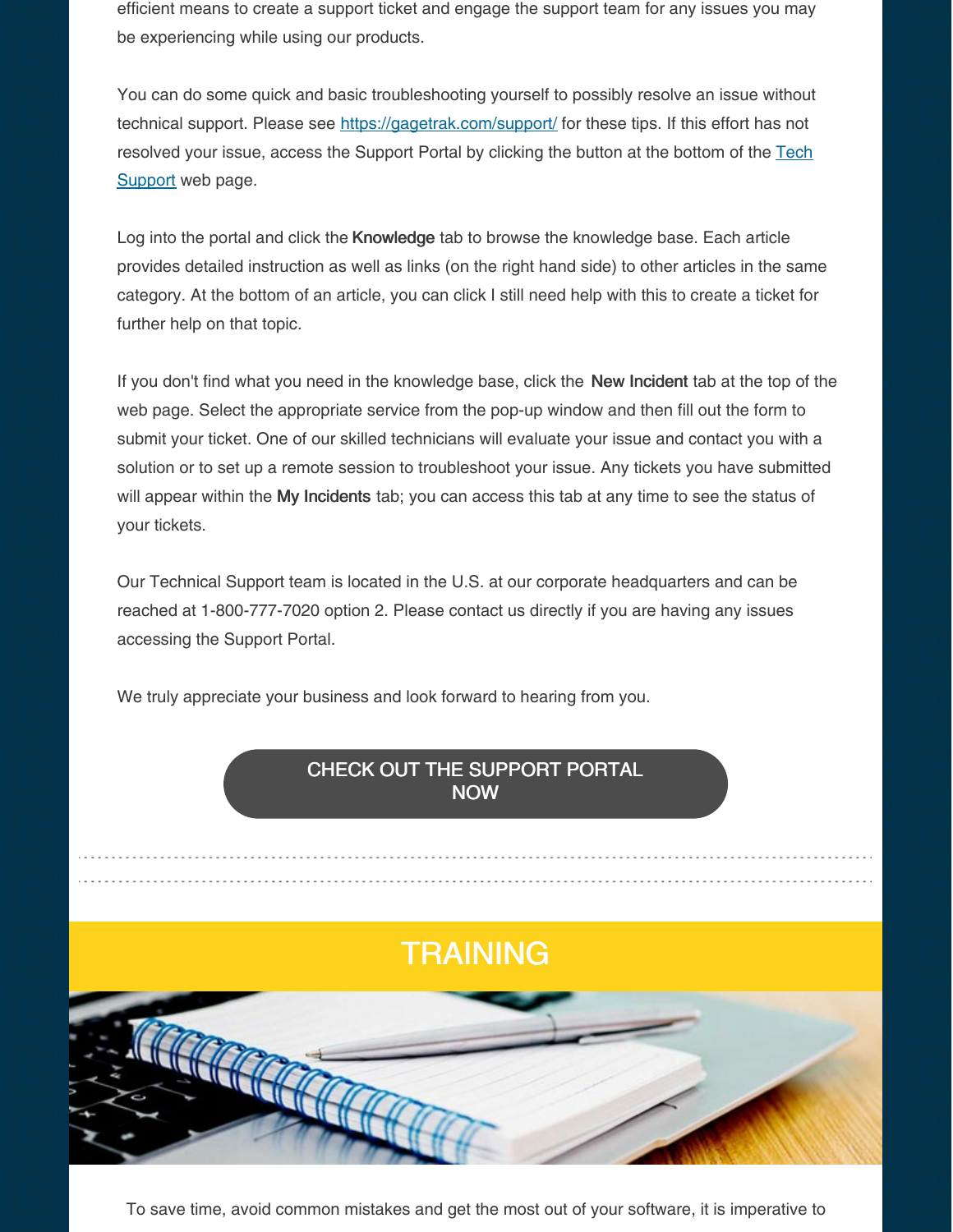receive proper training and we offer a wide variety of training options to meet every need and budget. Class sizes are limited, so make your reservation now!

## GAGEtrak 7 Web Training

for anyone who uses GAGEtrak 7

## January/February Suite

Session 1: January 31 Session 2: February 3 Session 3: February 7 Session 4: February 10

### February/March Suite

Session 1: February 28 Session 2: March 3 Session 3: March 7 Session 4: March 10

## GAGEtrak 7 Admin Web Training

for GAGEtrak Administrators

### February Suite

Session 1: February 1 Session 2: February 8

## GAGEtrak Lite Web Training

for anyone who uses GAGEtrak Lite

### March Suite

Session 1: March 1 Session 2: March 8

#### FULL TRAINING [SCHEDULE](https://gagetrak.com/training-schedule/) AND INFO

To register for any of these trainings or for info about our custom training options, please contact our Training Specialist at 1-800-777-7020 ext. 134 or [training@cybermetrics.com](mailto:training@cybermetrics.com).

# FREE WEBINARS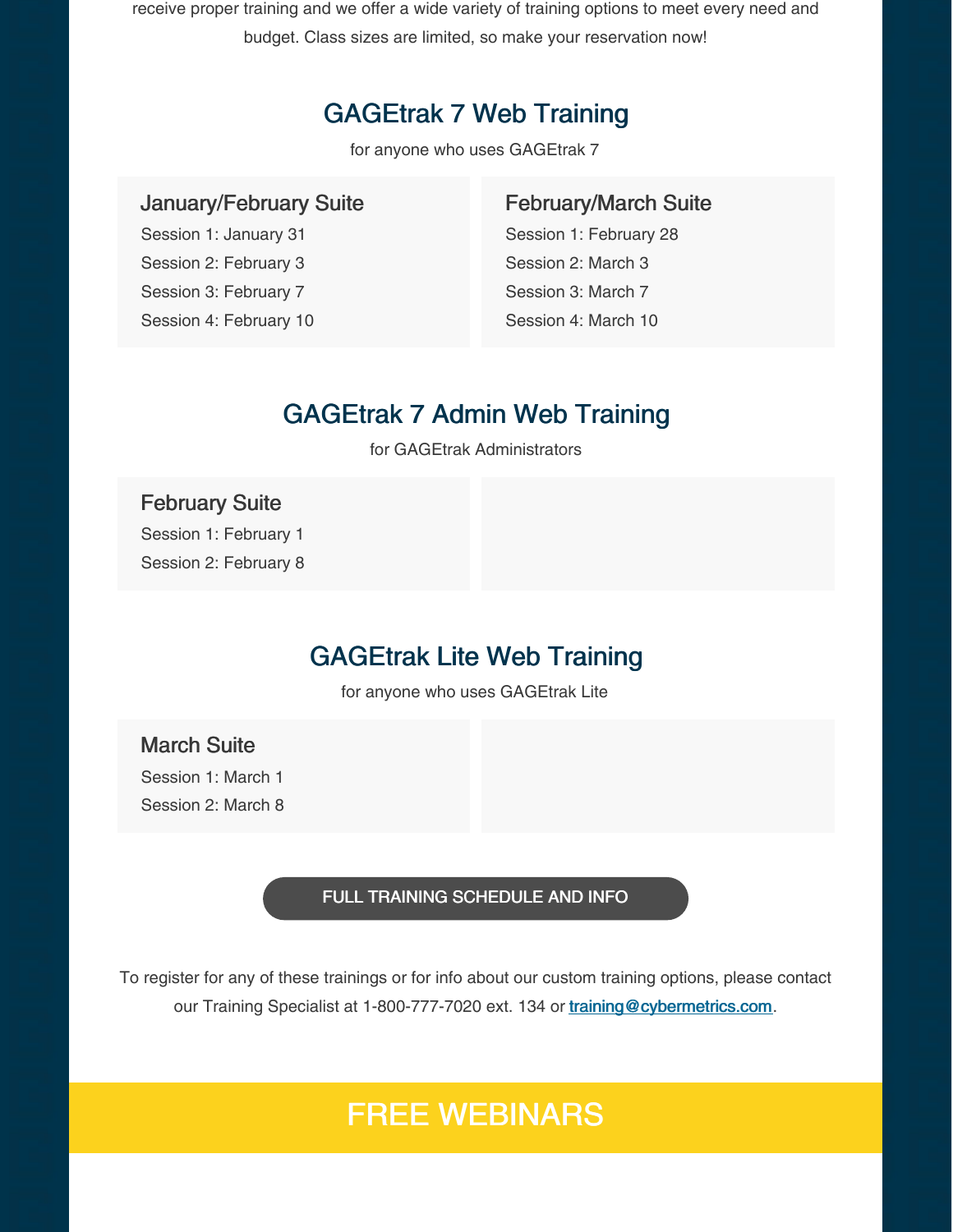

Please join us for a free educational calibration management webinar to learn how to improve efficiency, increase measurement reliability and assure compliance with industry quality standards and regulations.

Secure Your Data with User Groups February 10 - [Register](https://register.gotowebinar.com/register/4319428550633522445) Now

Pass Quality Audits February 24 - [Register](https://register.gotowebinar.com/register/6517380881860151056) Now

Getting Our Heads in the Cloud On Demand - [Listen](https://www.qualitymag.com/media/podcasts/2594-q-cast/play/170-globalization-forces-calibration-software-providers-to-get-their-heads-in-the-cloud) Now

Benefits of Tracking Gage Lifecycle On Demand - [Listen](https://www.qualitymag.com/media/podcasts/2594-q-cast/play/197-the-benefits-of-tracking-gage-lifecycle) Now

FULL WEBINAR [SCHEDULE](https://gagetrak.com/webinars/) AND INFO

# TECH TIP



## How to Create an Account in the Support Portal

At the bottom of the Tech [Support](https://gagetrak.com/support/) page of the GAGEtrak website, click the Enter the Support Portal button.

On the Support Portal, click Create an account: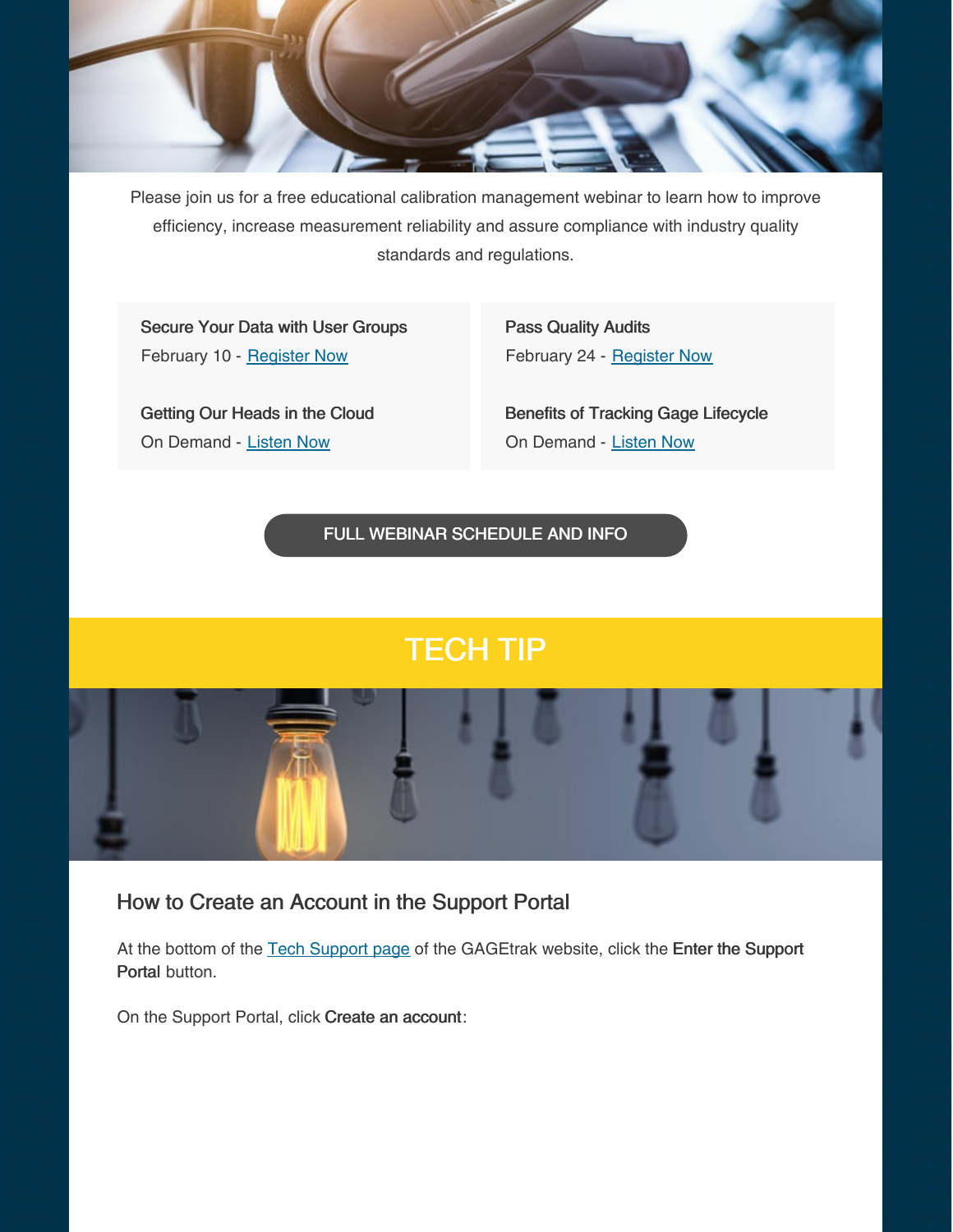# Log in to CyberMetrics Technical **Support Portal**

| <b>Email Address</b>      |     |
|---------------------------|-----|
| Password Forgot Password? |     |
|                           | Log |
| Remember Me               |     |

On the next screen, enter your first name, last name and email address and then click Create Account. An account activation email will be sent to you; click the activation link.

Back on the Portal, enter and confirm your password and then click Create Account:

|                                                   |                                                                       | <b>CyberMetrics Technical Support Porta</b>                                                |
|---------------------------------------------------|-----------------------------------------------------------------------|--------------------------------------------------------------------------------------------|
| <b>Activate Your Account</b><br><b>First Name</b> | the CyberMetrics Technical Support Portal message board.<br>Last Name | Activate your account so you can track and discuss your incidents, log new ones and follow |
| Oscar                                             | Ponce                                                                 |                                                                                            |
| <b>Email Address</b>                              |                                                                       |                                                                                            |
| oponce@cybermetrics.com                           |                                                                       |                                                                                            |
| Choose a Password                                 |                                                                       |                                                                                            |
| Confirm Password                                  |                                                                       |                                                                                            |
|                                                   |                                                                       |                                                                                            |

Create Account

Your account is ready to go! Take a look at the article at the beginning of this email for details about using the Support Portal.

We also encourage you to explore the additional capabilities of your GAGEtrak software and as always, keep an eye out for future Tech Tips!